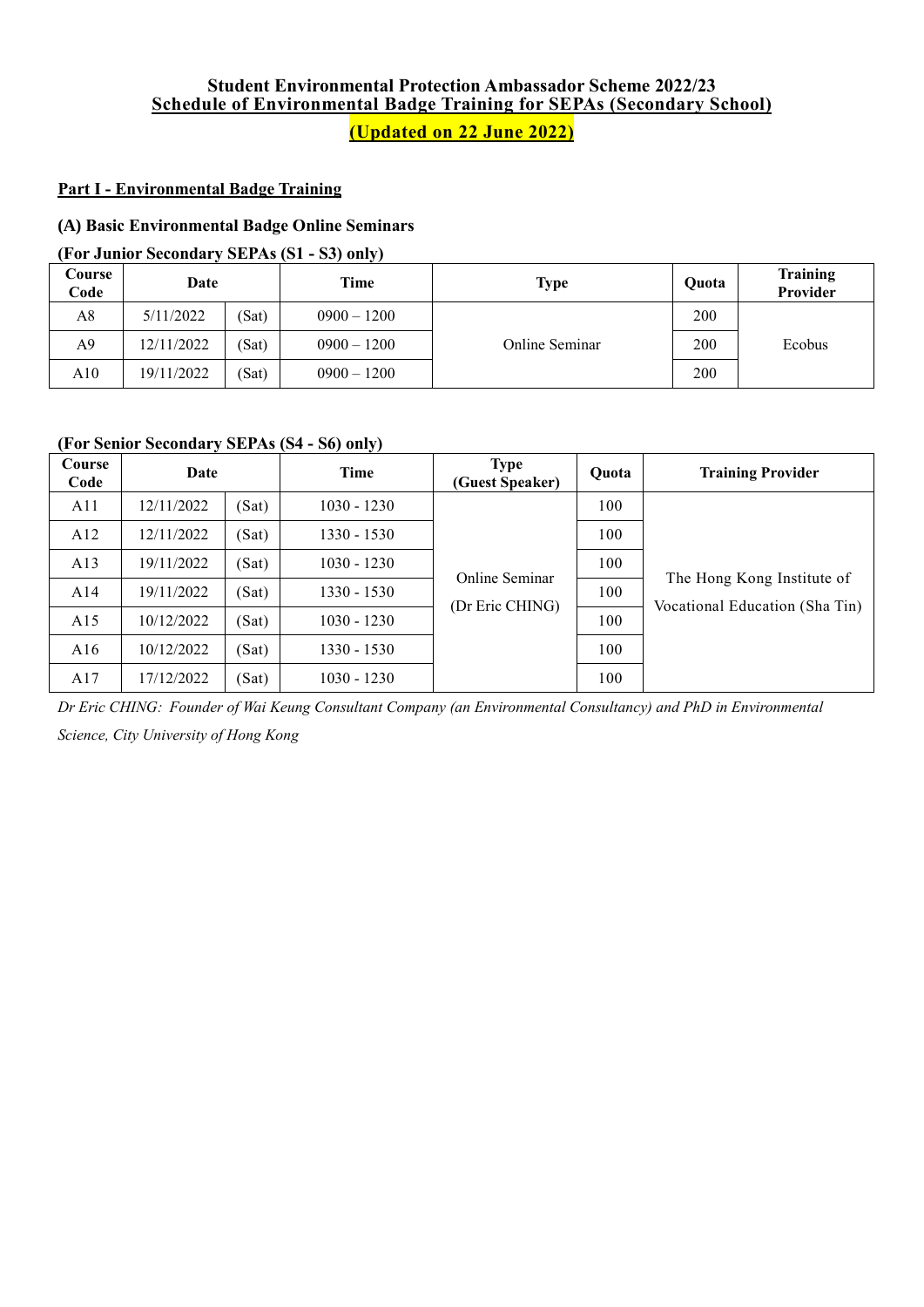# **(S)Specific Environmental Badge Training Online Seminar + Workshop + Field Visit** *(Theme: Waste Blueprint for Hong Kong 2035)*

| Course<br>Code | Date       |       | Time          | <b>Activity &amp; Venue</b>            | Ouota | <b>Training</b><br>Provider |
|----------------|------------|-------|---------------|----------------------------------------|-------|-----------------------------|
|                | 10/12/2022 | (Sat) | $1030 - 1145$ | Online Seminar                         | 45    | The Green                   |
| S <sub>6</sub> | 17/12/2022 | (Sat) | $0900 - 1700$ | Workshop: TBC<br>Field Visit: T · Park |       |                             |
|                | 4/3/2023   | (Sat) | $1030 - 1145$ | Online Seminar                         |       | Earth                       |
| S7             | 11/3/2023  | (Sat) | $0900 - 1700$ | Workshop: TBC<br>Field Visit: T · Park | 45    |                             |

### **(For Junior Secondary SEPAs (S1 - S3) only)**

*T*.*Park: Sludge treatment facility*

# **(For Senior Secondary SEPAs (S4 - S6) only)**

| Course<br>Code  | Date       |       | Time          | <b>Venue</b>                                                                    | Ouota | <b>Training</b><br>Provider |
|-----------------|------------|-------|---------------|---------------------------------------------------------------------------------|-------|-----------------------------|
|                 | 3/12/2022  | (Sat) | $0900 - 1200$ | Online Seminar                                                                  |       |                             |
| S <sub>8</sub>  | 10/12/2022 | (Sat) | $0900 - 1700$ | Workshop: Lingnan University<br>Field Visit: $Y \cdot Park / New Life Plastics$ | 45    | Ecobus                      |
|                 | 7/1/2023   | (Sat) | $0900 - 1200$ | Online Seminar                                                                  |       | Ecobus                      |
| S <sub>9</sub>  | 14/1/2023  | (Sat) | $0900 - 1700$ | Workshop: Lingnan University<br>Field Visit: $Y \cdot Park / New Life Plastics$ | 45    |                             |
|                 | 4/2/2023   | (Sat) | $0930 - 1100$ | <b>Online Seminar</b>                                                           |       | Eco<br>Institute            |
| S10             | 11/2/2023  | (Sat) | $0900 - 1630$ | Workshop: TBC<br>Field Visit: $T \cdot$ Park                                    | 45    |                             |
|                 | 4/3/2023   | (Sat) | $0900 - 1200$ | Online Seminar                                                                  |       |                             |
| <b>S11</b>      | 11/3/2023  | (Sat) | $0900 - 1700$ | Workshop: Lingnan University<br>Field Visit: $Y \cdot Park / New Life Plastics$ | 45    | Ecobus                      |
|                 | 18/3/2023  | (Sat) | $0930 - 1100$ | Online Seminar                                                                  |       | Eco<br>Institute            |
| S <sub>12</sub> | 25/3/2023  | (Sat) | $0900 - 1630$ | Workshop: TBC<br>Field Visit: $T \cdot$ Park                                    | 45    |                             |

*T*.*Park: Sludge treatment facility*

*Y*.*Park: Yard waste recycling centre*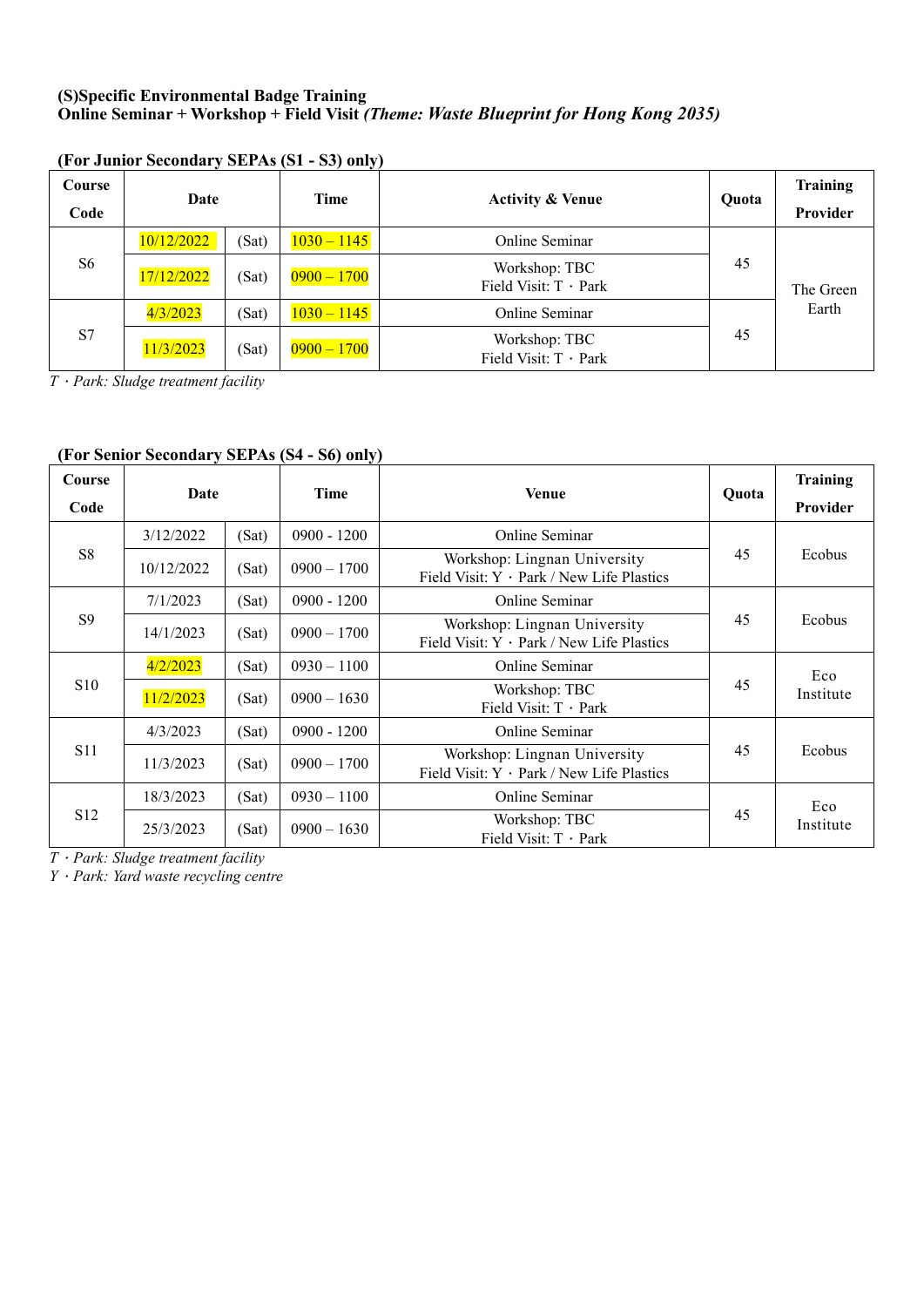### **Part II – Field Visits/Workshops**

| Course<br>Code | Date       |       | Time          | <b>Venue</b>                  | Quota | <b>Training</b><br><b>Provider</b> |
|----------------|------------|-------|---------------|-------------------------------|-------|------------------------------------|
| <b>B</b> 10    | 26/11/2022 | (Sat) | $0830 - 1500$ | Lai Chi Wo#                   | 45    | <b>OWLHK</b>                       |
| <b>B11</b>     | 7/1/2023   | (Sat) | $0900 - 1230$ | Long Valley                   | 45    | The<br>Conservancy                 |
|                |            |       |               |                               |       | Association                        |
| <b>B</b> 12    | 14/1/2023  | (Sat) | $0900 - 1230$ | Long Valley                   | 45    | The<br>Conservancy<br>Association  |
| <b>B</b> 13    | 4/2/2023   | (Sat) | $1400 - 1700$ | Hong Kong Biodiversity Museum | 45    | Ecobus                             |
| <b>B</b> 14    | 11/2/2023  | (Sat) | $0900 - 1230$ | Long Valley                   | 45    | The<br>Conservancy<br>Association  |
| <b>B</b> 15    | 11/2/2023  | (Sat) | $1400 - 1700$ | Hong Kong Biodiversity Museum | 45    | Ecobus                             |
| <b>B</b> 16    | 18/2/2023  | (Sat) | $0900 - 1200$ | Hong Kong Biodiversity Museum | 45    | Ecobus                             |
| <b>B17</b>     | 1/4/2023   | (Sat) | $0830 - 1500$ | Lai Chi Wo#                   | 45    | <b>OWLHK</b>                       |

#### **(B) Field Visits (***Nature Conservation)*

*OWLHK: Outdoor Wildlife Learning Hong Kong*

*# The field visit will include a round trip on boat of about 3 hours between Ma Liu Shui Pier and Lai Chi Wo*

# **(C) Field Visits** *(Love Your Geopark)*

| Course<br>Code  | Date               |       | Time          | Venue                                   |    | <b>Training</b><br>Provider |
|-----------------|--------------------|-------|---------------|-----------------------------------------|----|-----------------------------|
| C9              | 3/12/2022          | (Sat) | $0900 - 1700$ | Tolo Channel, Tap Mun & Lai Chi Chong ^ | 40 | <b>AGHK</b>                 |
| C10             | 17/12/2022         | (Sat) | $0900 - 1700$ | Tolo Channel, Tap Mun & Lai Chi Chong ^ | 40 | <b>AGHK</b>                 |
| C <sub>11</sub> | 14/1/2023<br>(Sat) |       | $0900 - 1700$ | Tolo Channel, Tap Mun & Lai Chi Chong ^ | 40 | <b>AGHK</b>                 |
| C12             | 28/1/2023          | (Sat) | $0900 - 1700$ | High Island & Ma Shi Chau               | 45 | Eco Institute               |
| C13             | 4/2/2023           | (Sat) | $0900 - 1700$ | Tolo Channel, Tap Mun & Lai Chi Chong ^ | 40 | AGHK                        |
| C <sub>14</sub> | 29/4/2023          | (Sat) | $0900 - 1700$ | High Island & Ma Shi Chau               | 45 | Eco Institute               |

*AGHK: Association for Geoconversation, Hong Kong*

*^ The field visit will include a round trip on boat of about 2 hours between Ma Liu Shui Pier, Tap Mun and Lai Chi Chong Village*

#### **(D) Marine Conservation, Cleaner and Greener Shorelines**

| Course<br>Code  | Date       |       | Time          | <b>Venue</b> | Quota | Training<br>Provider |
|-----------------|------------|-------|---------------|--------------|-------|----------------------|
| D7              | 5/11/2022  | (Sat) | $0900 - 1200$ | Lung Kwu Tan | 30    | The Green Earth      |
| D <sub>8</sub>  | 3/12/2022  | (Sat) | $0900 - 1230$ | Ting Kok     | 30    | <b>OWLHK</b>         |
| D <sup>9</sup>  | 17/12/2022 | (Sat) | $0900 - 1230$ | Ting Kok     | 30    | <b>OWLHK</b>         |
| D10             | 4/2/2023   | (Sat) | $0900 - 1200$ | Lung Kwu Tan | 30    | The Green Earth      |
| D11             | 11/2/2023  | (Sat) | $1000 - 1245$ | Wu Kai Sha   | 30    | Green Council        |
| D <sub>12</sub> | 18/2/2023  | (Sat) | $1000 - 1245$ | Wu Kai Sha   | 30    | Green Council        |

*OWLHK: Outdoor Wildlife Learning Hong Kong*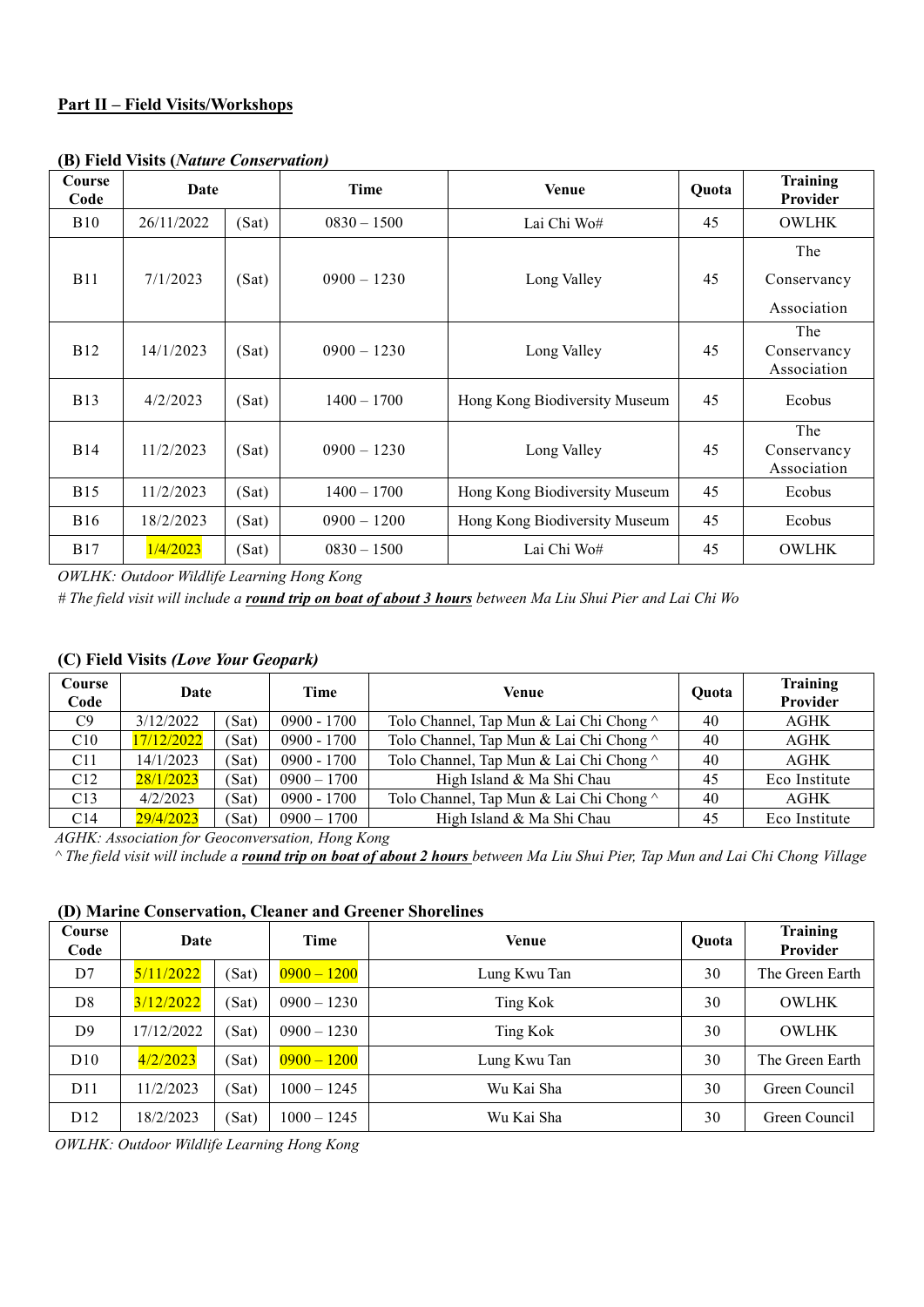# **(E) STEM Training Workshop**

| Course<br>Code | Date      |       | <b>Time</b>   | <b>Venue</b>                                                             | Ouota | <b>Training Provider</b> |
|----------------|-----------|-------|---------------|--------------------------------------------------------------------------|-------|--------------------------|
| E <sub>6</sub> | 25/3/2023 | (Sat) | 1400 - 1700   | Lingnan University<br>(Micro:bit and DIY Air/Noise<br>Monitoring Device) | 40    | Ecobus                   |
| E7             | 1/4/2023  | (Sat) | 1400 - 1700   | Lingnan University<br>(Micro:bit and DIY Air/Noise<br>Monitoring Device) | 40    | Ecobus                   |
| E8             | 15/4/2023 | (Sat) | $0900 - 1200$ | Lingnan University<br>(GIS System)                                       | 40    | Ecobus                   |
| E <sub>9</sub> | 22/4/2023 | (Sat) | $0900 - 1200$ | Lingnan University<br>(GIS System)                                       | 40    | Ecobus                   |
| E10            | 29/4/2023 | (Sat) | $0900 - 1200$ | Lingnan University<br>(GIS System)                                       | 40    | Ecobus                   |

### **(F) Environmental Education Training Camp (For SEPAs who have possessed BEBs)**

| Course<br>Code | Date                         |                      | <b>Time</b>                        | <b>Camp Site Venue</b>        | Ouota | <b>Training Provider</b> |
|----------------|------------------------------|----------------------|------------------------------------|-------------------------------|-------|--------------------------|
| F <sub>1</sub> | 18/2/2023<br>to<br>19/2/2023 | (Sat)<br>to<br>(Sun) | Gathering: 1400<br>Dismissal: 1230 | YMCA Wu Kai Sha Youth Village | 40    | Eco Institute            |
| F <sub>2</sub> | 25/3/2023<br>to<br>26/3/2023 | (Sat)<br>to<br>(Sun) | Gathering: 0845<br>Dismissal: 1245 | Kadoorie Centre, HKU          | 40    | <b>OWLHK</b>             |
| F <sub>3</sub> | 15/4/2023<br>to<br>16/4/2023 | (Sat)<br>to<br>(Sun) | Gathering: 1400<br>Dismissal: 1230 | YMCA Wu Kai Sha Youth Village | 40    | Eco Institute            |
| F4             | 29/4/2023<br>30/4/2023       | (Sat)<br>to<br>(Sun) | Gathering: 0845<br>Dismissal: 1245 | Kadoorie Centre, HKU          | 40    | <b>OWLHK</b>             |

*OWLHK: Outdoor Wildlife Learning Hong Kong HKU: The University of Hong Kong*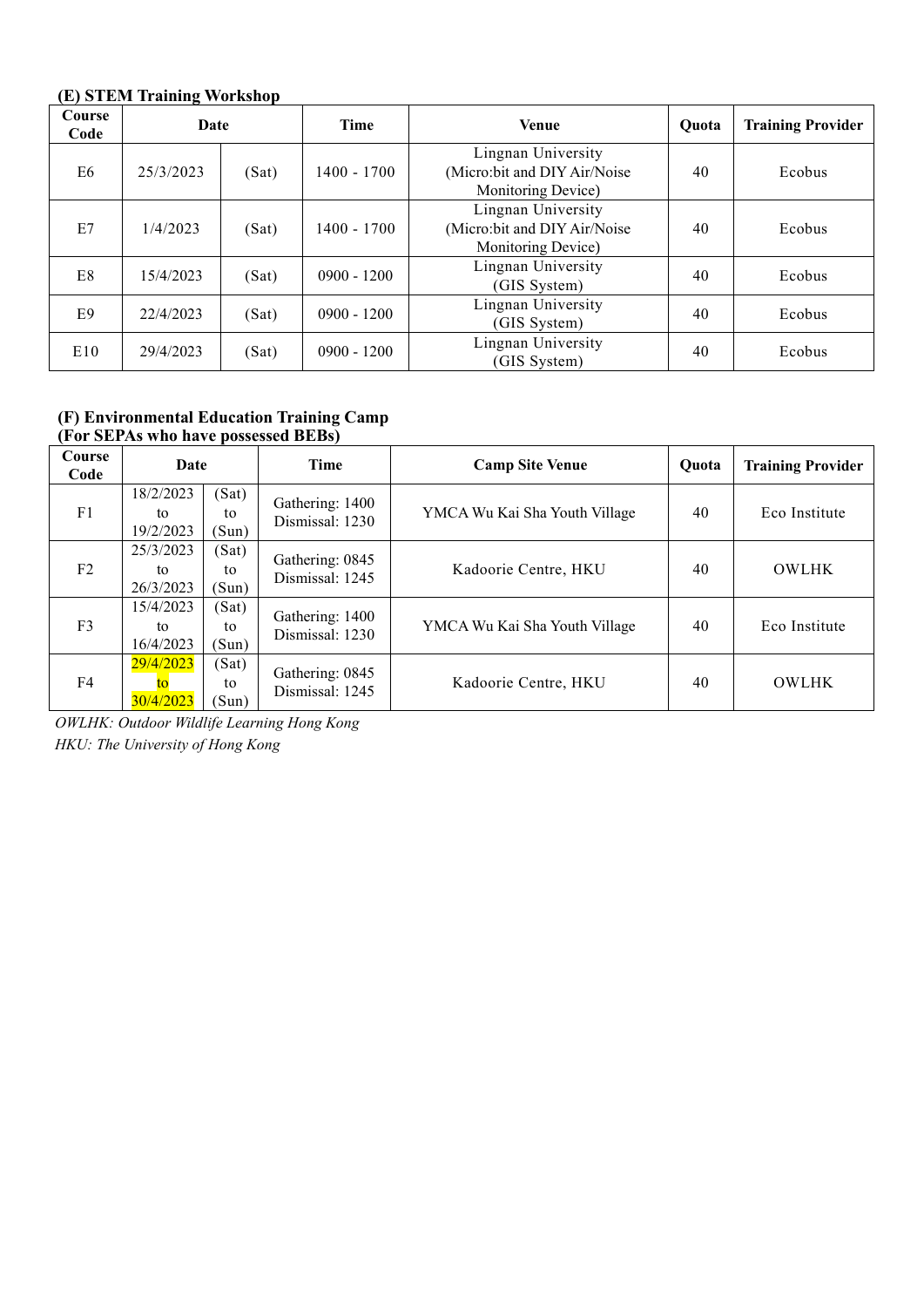#### **(G) Green Community Service/Activity Phase 1 (for Senior Secondary SEPAs only) (Each Senior Secondary SEPAs who participate in SEB training is required to join at least one of the following green community services/activities that organised by EEB/EPD/ECC at the same time.)** *Invitations for activities to be held from February to April 2023 will be sent in November 2022.*

| Course<br>Code | Date                |     | <b>Time</b> | <b>Event &amp; Venue</b>                                                                                                              | Quota          | <b>Training</b><br>Provider |
|----------------|---------------------|-----|-------------|---------------------------------------------------------------------------------------------------------------------------------------|----------------|-----------------------------|
| G1             | 5/11/2022           | Sat | 09:45-12:00 | Promotion of Waste Reduction and Clean Recycling<br>Venue: Outside Kin Sang Estate                                                    | $\overline{2}$ | <b>EPD</b>                  |
| G2             | 5/11/2022           | Sat | 10:30-12:45 | Promotion of Waste Reduction and Clean Recycling<br>Venue: Public pavement of Pak Kung Street outside Pak<br>Tai Temple, Kowloon City | $\overline{2}$ | <b>EPD</b>                  |
| G <sub>3</sub> | 5/11/2022           | Sat | 14:45-17:00 | Promotion of Waste Reduction and Clean Recycling<br>Venue: Near Siu Hei Shopping Centre                                               | $\overline{2}$ | <b>EPD</b>                  |
| G4             | 6/11/2022           | Sun | 12:45-15:00 | Game booth for Promotion of Waste Reduction and<br>Clean Recycling<br>Venue: Park Island                                              | $\overline{2}$ | <b>EPD</b>                  |
| G <sub>5</sub> | 12/11/2022          | Sat | 10:15-12:30 | Promotion of Waste Reduction and Clean Recycling<br>Venue : Wan Chai (TBC)                                                            | $\overline{4}$ | <b>EPD</b>                  |
| G <sub>6</sub> | 12/11/2022          | Sat | 10:30-12:45 | Promotion of Waste Reduction and Clean Recycling<br>Venue: Public pavement of Pak Kung Street outside Pak<br>Tai Temple, Kowloon City | $\overline{2}$ | <b>EPD</b>                  |
| G7             | 12/11/2022          | Sat | 12:45-15:00 | Game booth for Promotion of Waste Reduction and<br>Clean Recycling<br>Venue: Seaview Crescent                                         | $\overline{3}$ | <b>EPD</b>                  |
| G8             | 12/11/2022          | Sat | 14:15-16:30 | Promotion of Waste Reduction and Clean Recycling<br>Venue : Wan Chai (TBC)                                                            | $\overline{3}$ | <b>EPD</b>                  |
| G9             | 12/11/2022<br>(TBC) | Sat | 10:45-13:15 | Promotion of Waste Reduction and Clean Recycling<br>Venue: Shatin (TBC)                                                               | 3              | <b>EPD</b>                  |
| G10            | 12/11/2022<br>(TBC) | Sat | 12:30-15:00 | Promotion of Waste Reduction and Clean Recycling<br>Venue: Shatin (TBC)                                                               | $\overline{3}$ | <b>EPD</b>                  |
| G11            | 12/11/2022<br>(TBC) | Sat | 14:15-16:45 | Promotion of Waste Reduction and Clean Recycling<br>Venue: Shatin (TBC)                                                               | 3              | <b>EPD</b>                  |
| G12            | 13/11/2022          | Sun | 13:45-16:00 | Game booth for Promotion of Waste Reduction and<br>Clean Recycling<br>Venue: Regency Park                                             | $\overline{2}$ | <b>EPD</b>                  |
| G13            | 19/11/2022          | Sat | 09:45-12:00 | Promotion of Waste Reduction and Clean Recycling<br>Venue: Outside Kin Sang Estate                                                    | $\overline{2}$ | <b>EPD</b>                  |
| G14            | 19/11/2022          | Sat | 10:30-12:45 | Promotion of Waste Reduction and Clean Recycling<br>Venue: Public pavement of Pak Kung Street outside Pak<br>Tai Temple, Kowloon City | $\overline{2}$ | <b>EPD</b>                  |
| G15            | 19/11/2022          | Sat | 13:45-16:00 | Promotion of Waste Reduction and Clean Recycling<br>Venue: Central & Western (TBC)                                                    | 3              | <b>EPD</b>                  |
| G16            | 19/11/2022          | Sat | 14:45-17:00 | Promotion of Waste Reduction and Clean Recycling<br>Venue: Near Siu Hei Shopping Centre                                               | $\overline{2}$ | <b>EPD</b>                  |
| G17            | 19/11/2022<br>(TBC) | Sat | 10:45-13:00 | Promotion of Waste Reduction and Clean Recycling<br>Venue: Sai Kung (TBC)                                                             | $\overline{2}$ | <b>EPD</b>                  |
| G18            | 19/11/2022<br>(TBC) | Sat | 10:45-13:15 | Promotion of Waste Reduction and Clean Recycling<br>Venue: Tai Po (TBC)                                                               | 3              | <b>EPD</b>                  |
| G19            | 19/11/2022<br>(TBC) | Sat | 12:30-15:00 | Promotion of Waste Reduction and Clean Recycling<br>Venue: Tai Po (TBC)                                                               | 3              | <b>EPD</b>                  |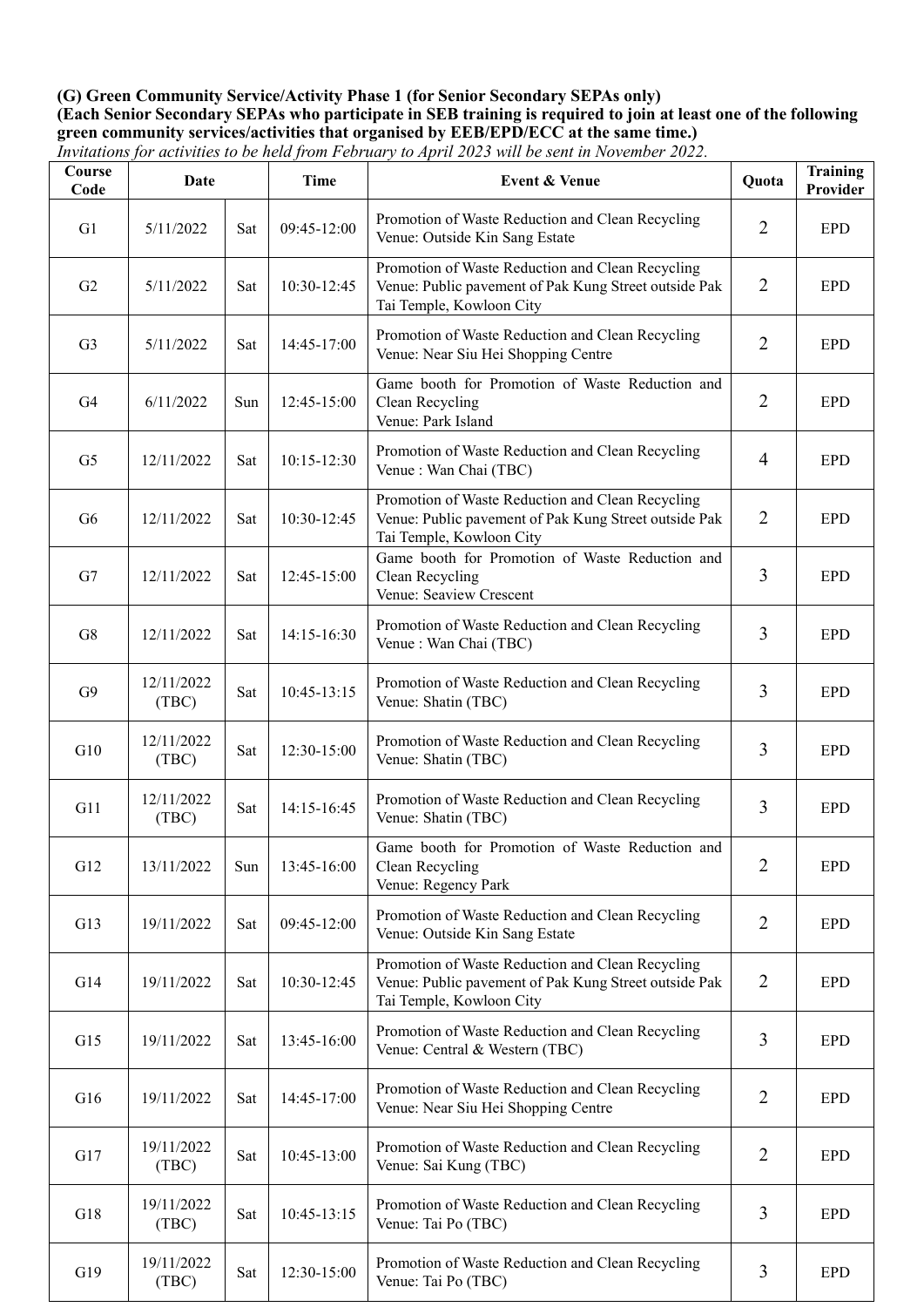| G20             | 19/11/2022<br>(TBC) | Sat | 12:45-15:00 | Promotion of Waste Reduction and Clean Recycling<br>Venue: Sai Kung (TBC)                                                             | $\overline{2}$ | <b>EPD</b> |
|-----------------|---------------------|-----|-------------|---------------------------------------------------------------------------------------------------------------------------------------|----------------|------------|
| G21             | 19/11/2022<br>(TBC) | Sat | 14:15-16:45 | Promotion of Waste Reduction and Clean Recycling<br>Venue: Tai Po (TBC)                                                               | 3              | <b>EPD</b> |
| G22             | 19/11/2022<br>(TBC) | Sat | 14:45-17:00 | Promotion of Waste Reduction and Clean Recycling<br>Venue: Sai Kung (TBC)                                                             | 3              | <b>EPD</b> |
| G23             | 26/11/2022          | Sat | 10:30-12:45 | Promotion of Waste Reduction and Clean Recycling<br>Venue: Public pavement of Pak Kung Street outside Pak<br>Tai Temple, Kowloon City | $\overline{2}$ | <b>EPD</b> |
| G24             | 26/11/2022<br>(TBC) | Sat | 10:45-13:00 | Promotion of Waste Reduction and Clean Recycling<br>Venue: Wong Tai Sin (TBC)                                                         | $\overline{2}$ | <b>EPD</b> |
| G25             | 26/11/2022<br>(TBC) | Sat | 10:45-13:15 | Promotion of Waste Reduction and Clean Recycling<br>Venue: North (TBC)                                                                | 3              | <b>EPD</b> |
| G26             | 26/11/2022<br>(TBC) | Sat | 12:30-15:00 | Promotion of Waste Reduction and Clean Recycling<br>Venue: North (TBC)                                                                | $\overline{3}$ | <b>EPD</b> |
| G27             | 26/11/2022<br>(TBC) | Sat | 12:45-15:00 | Promotion of Waste Reduction and Clean Recycling<br>Venue: Wong Tai Sin (TBC)                                                         | $\overline{2}$ | <b>EPD</b> |
| G28             | 26/11/2022<br>(TBC) | Sat | 14:15-16:45 | Promotion of Waste Reduction and Clean Recycling<br>Venue: North (TBC)                                                                | $\overline{3}$ | <b>EPD</b> |
| G29             | 26/11/2022<br>(TBC) | Sat | 14:45-17:00 | Promotion of Waste Reduction and Clean Recycling<br>Venue: Wong Tai Sin (TBC)                                                         | 3              | <b>EPD</b> |
| G30             | 3/12/2022           | Sat | 09:45-12:00 | Promotion of Waste Reduction and Clean Recycling<br>Venue: Outside Kin Sang Estate                                                    | $\overline{2}$ | <b>EPD</b> |
| G31             | 3/12/2022           | Sat | 10:30-12:45 | Promotion of Waste Reduction and Clean Recycling<br>Venue: Public pavement of Pak Kung Street outside Pak<br>Tai Temple, Kowloon City | $\overline{2}$ | <b>EPD</b> |
| G32             | 3/12/2022           | Sat | 13:45-16:00 | Promotion of Waste Reduction and Clean Recycling<br>Venue: Southern (TBC)                                                             | $\overline{3}$ | <b>EPD</b> |
| G33             | 3/12/2022           | Sat | 14:45-17:00 | Promotion of Waste Reduction and Clean Recycling<br>Venue: Near Siu Hei Shopping Centre                                               | $\overline{2}$ | <b>EPD</b> |
| G34             | 4/12/2022           | Sun | 10:15-12:30 | Game booth for Promotion of Waste Reduction and<br>Clean Recycling<br>Venue: Century Link                                             | $\overline{2}$ | <b>EPD</b> |
| G <sub>35</sub> | 10/12/2022          | Sat | 10:30-12:45 | Promotion of Waste Reduction and Clean Recycling<br>Venue: Public pavement of Pak Kung Street outside Pak<br>Tai Temple, Kowloon City | 2              | <b>EPD</b> |
| G36             | 10/12/2022          | Sat | 13:45-16:00 | Promotion of Waste Reduction and Clean Recycling<br>Venue: Southern (TBC)                                                             | $\overline{3}$ | <b>EPD</b> |
| G37             | 11/12/2022          | Sun | 11:45-14:00 | Sceneway Garden Christmas Carnival<br>Venue: Sceneway Garden, Lam Tin                                                                 | 2              | <b>EPD</b> |
| G38             | 11/12/2022          | Sun | 13:45-16:00 | Sceneway Garden Christmas Carnival<br>Venue: Sceneway Garden, Lam Tin                                                                 | $\overline{2}$ | <b>EPD</b> |
| G39             | 11/12/2022          | Sun | 13:45-16:00 | Game booth for Promotion of Waste Reduction and<br>Clean Recycling<br>Venue: Lido Garden                                              | 3              | <b>EPD</b> |
| G40             | 11/12/2022          | Sun | 15:45-18:00 | Sceneway Garden Christmas Carnival<br>Venue: Sceneway Garden, Lam Tin                                                                 | 3              | <b>EPD</b> |